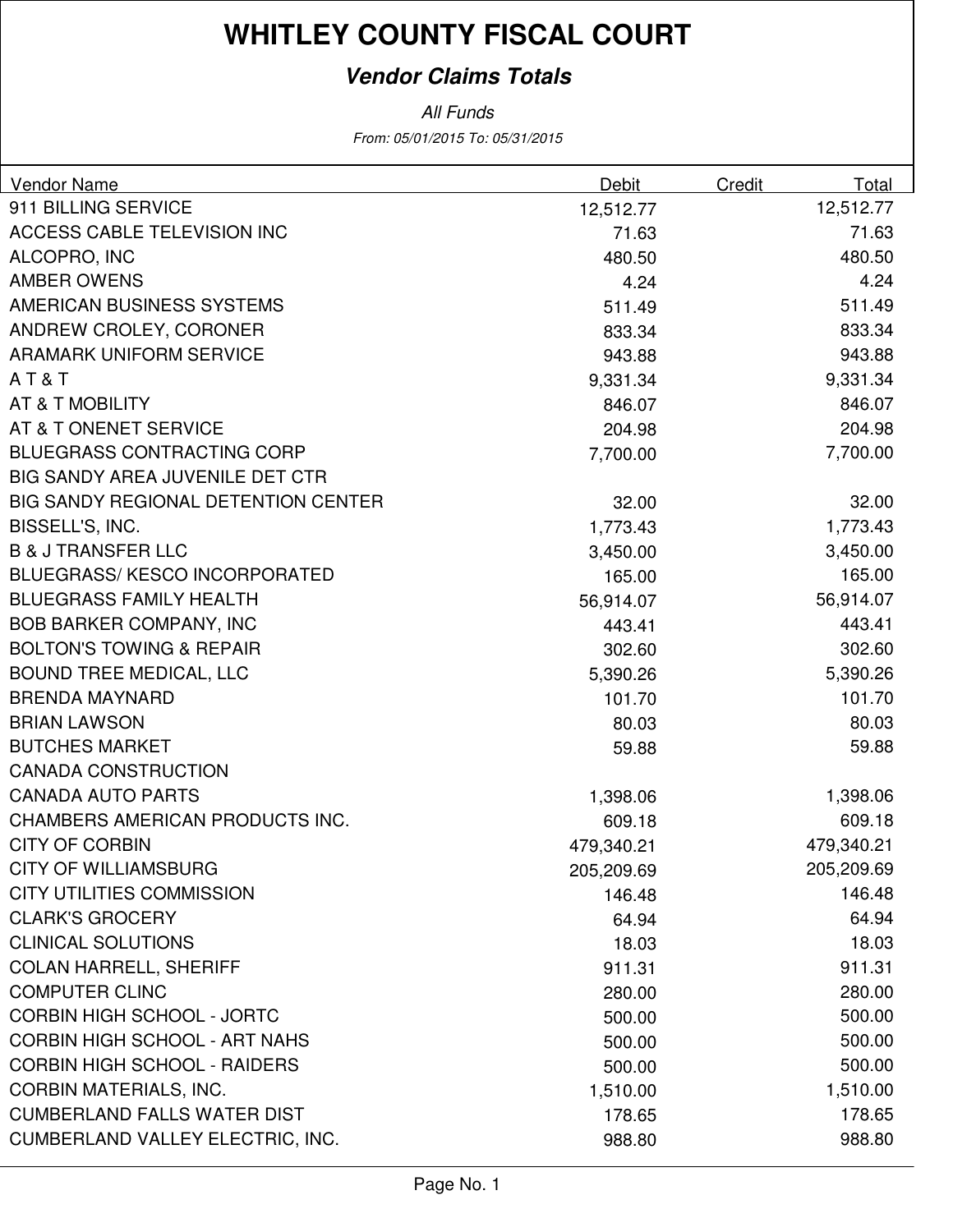#### **Vendor Claims Totals**

From: 05/01/2015 To: 05/31/2015 All Funds

|                                               | Total     |
|-----------------------------------------------|-----------|
| DAIRY QUEEN GRILL & CHILL<br>90.77            | 90.77     |
| <b>DAV</b><br>993.59                          | 993.59    |
| D C ELEVATOR COMPANY, INC.<br>558.00          | 558.00    |
| DELTA DENTAL OF KENTUCKY<br>1,554.38          | 1,554.38  |
| DELTA NATURAL GAS CO., INC.<br>3,090.47       | 3,090.47  |
| <b>DISH NETWORK</b><br>203.00                 | 203.00    |
| <b>FAMILY DOLLAR STORE</b><br>12.85           | 12.85     |
| DONNA ROSE COMPANY, INC.<br>863.00            | 863.00    |
| E & H BRIDGE & GRATING, INC<br>37,805.00      | 37,805.00 |
| <b>ELLIS SANITATION</b>                       |           |
| <b>ELLISON FUNERAL HOME</b><br>500.00         | 500.00    |
| ELLISON'S SANITARY SUPPLY CO., INC.<br>238.30 | 238.30    |
| EMCON HOME GUARD, INC.<br>980.00              | 980.00    |
| ENVIRONMENTAL WASTE SYSTEMS, LLC<br>560.00    | 560.00    |
| <b>EZ COUNTRY</b><br>495.00                   | 495.00    |
| <b>FAULKNER AND TAYLOR</b><br>379.95          | 379.95    |
| <b>FIRST BANKCARD</b><br>2.12                 | 2.12      |
| FIRST BAPTIST CHURCH - ROCKHOLDS<br>500.00    | 500.00    |
| <b>FLEETONE</b><br>7,591.09                   | 7,591.09  |
| G & C SUPPLY CO. INC.<br>556.67               | 556.67    |
| G & E DRIVE-IN<br>225.00                      | 225.00    |
| <b>HARDEE'S</b><br>322.41                     | 322.41    |
| HARP ENTERPRISES, INC.<br>363.78              | 363.78    |
| HAZARD FIRE & SAFETY CO LLC<br>1,412.97       | 1,412.97  |
| HINKLE CONTRACTING COMPANY LLC<br>22,411.23   | 22,411.23 |
| <b>HOBART CORP</b><br>749.80                  | 749.80    |
| <b>HOLSTON GASES</b><br>2,571.98              | 2,571.98  |
| <b>HUDSON MATERIALS</b><br>2,123.86           | 2,123.86  |
| HUMANA HEALTH PLAN INC<br>273.64              | 273.64    |
| <b>HOMETOWN IGA #57</b><br>833.84             | 833.84    |
| <b>JAMES JONES EXCAVATING</b><br>4,782.85     | 4,782.85  |
| JEFFREY L. GRAY<br>79.95                      | 79.95     |
| <b>JONES PIT STOP</b><br>758.12               | 758.12    |
| K A C O ALL LINES FUND                        |           |
| <b>KACO LEASING TRUST</b><br>1,632.08         | 1,632.08  |
| KAY SCHWARTZ, COUNTY CLERK<br>15.00           | 15.00     |
| <b>KCJEA</b><br>1,475.00                      | 1,475.00  |
| <b>KELLWELL FOOD MANAGEMENT</b><br>27,385.28  | 27,385.28 |
| <b>KELLY HARRISON</b><br>9.30                 | 9.30      |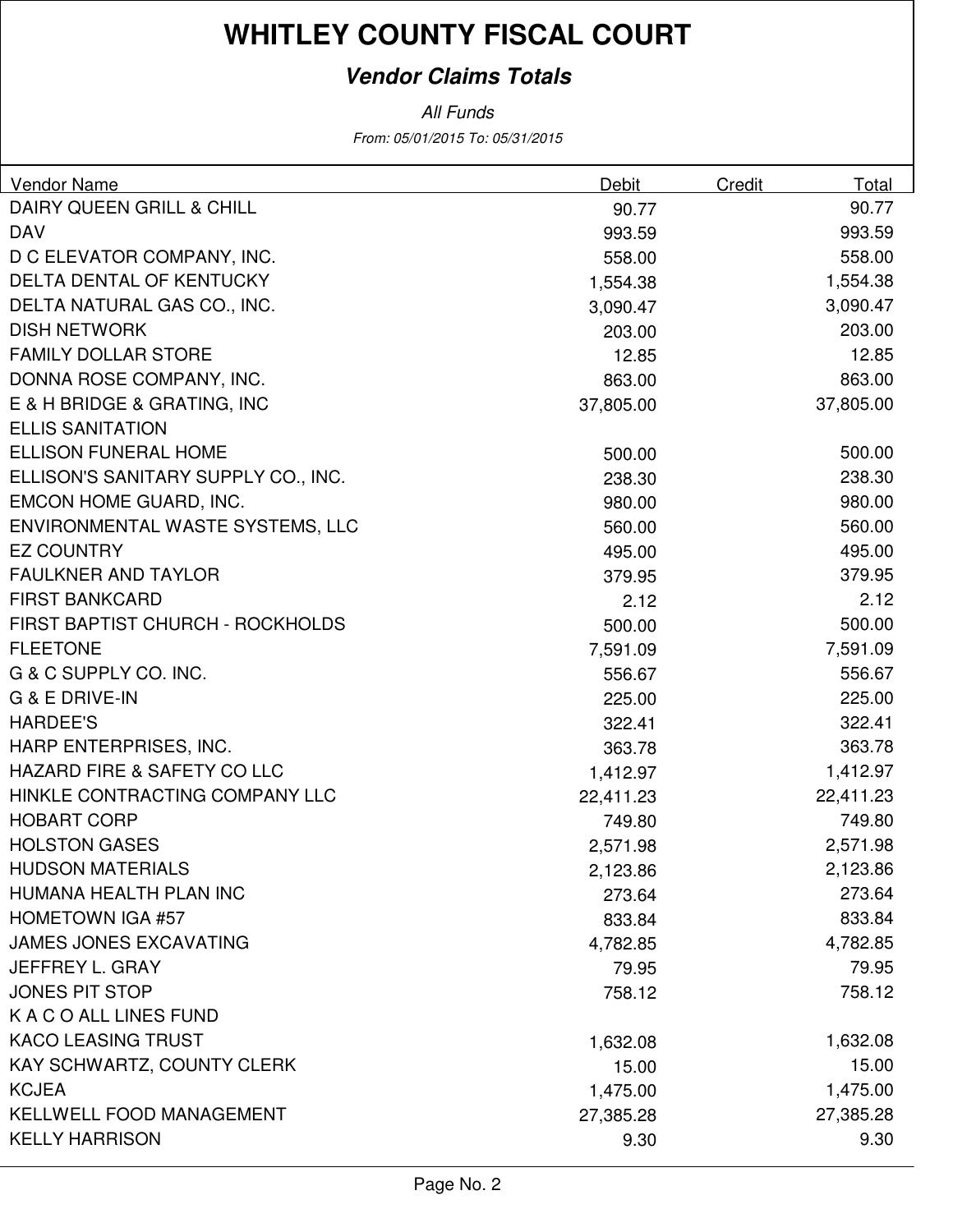#### **Vendor Claims Totals**

All Funds

From: 05/01/2015 To: 05/31/2015

| <b>Vendor Name</b>                            | <b>Debit</b> | Credit | Total     |
|-----------------------------------------------|--------------|--------|-----------|
| <b>KU</b>                                     | 12,163.35    |        | 12,163.35 |
| <b>KMCA</b>                                   | 2,301.79     |        | 2,301.79  |
| KNOX COUNTY UTILITIES COMMISSION              | 517.28       |        | 517.28    |
| KNOXVILLE CULLIGAN WATER                      | 409.50       |        | 409.50    |
| KNOX-WHITLEY HUMANE ASSOCIATION, INC,         | 7,500.00     |        | 7,500.00  |
| KY COAL COUNTY COALITION, INC.                | 1,500.00     |        | 1,500.00  |
| <b>KY SPRING WATER</b>                        | 249.90       |        | 249.90    |
| <b>KENTUCKY STATE TREASURER</b>               | 13,565.19    |        | 13,565.19 |
| LIDA J. POWERS                                | 656.58       |        | 656.58    |
| LON "CHUCK" HEAD                              | 189.84       |        | 189.84    |
| <b>LYKINS OIL COMPANY</b>                     | 10,692.72    |        | 10,692.72 |
| <b>FISCALSOFT CORPORATION</b>                 | 17,240.00    |        | 17,240.00 |
| <b>NEWS JOURNAL</b>                           | 118.13       |        | 118.13    |
| NI GOVERNMENT SERVICES, INC.                  | 78.93        |        | 78.93     |
| <b>NORVEX SUPPLY</b>                          | 2,655.68     |        | 2,655.68  |
| PATTERSON CREEK VFD                           | 200.00       |        | 200.00    |
| PATTON CHESTNUT BINDER, INC.                  | 4,176.00     |        | 4,176.00  |
| POFF CARTING SERVICE                          | 6,232.00     |        | 6,232.00  |
| PREFERRED LAB SERVICE                         | 750.00       |        | 750.00    |
| PREWITT FARM SUPPLY                           | 1,541.95     |        | 1,541.95  |
| <b>QUALITY CARE AUTO SERVICE</b>              | 4,029.98     |        | 4,029.98  |
| <b>RADIO SHACK</b>                            | 24.99        |        | 24.99     |
| <b>ROBBIE BROWN</b>                           | 352.53       |        | 352.53    |
| <b>RON'S CONCRETE</b>                         | 5,503.20     |        | 5,503.20  |
| <b>SCOTTY HARRISON</b>                        | 581.00       |        | 581.00    |
| SOUTHEAST APPARATUS, LLC                      | 563.93       |        | 563.93    |
| <b>SEARS WELL DRILLING &amp; PUMP SERVICE</b> | 3,479.94     |        | 3,479.94  |
| <b>SKY EMERGENCY EQUIPMENT</b>                | 240.00       |        | 240.00    |
| SOUTHEASTERN EMERGENCY EQUIP.                 | 2,368.56     |        | 2,368.56  |
| SOUTHEASTERN KY MAINTENANCE                   | 184.00       |        | 184.00    |
| SOUTHERN HEALTH PARTNERS                      | 20,568.00    |        | 20,568.00 |
| <b>T &amp; H TRUCK PARTS &amp; SERVICE</b>    | 250.00       |        | 250.00    |
| <b>TEKS WORK</b>                              | 100.00       |        | 100.00    |
| THE GAULT HOUSE                               | 1,761.90     |        | 1,761.90  |
| THE HOSE HOUSE, INC.                          | 166.86       |        | 166.86    |
| THE IRON PEDDLERS                             | 61.90        |        | 61.90     |
| TIME WARNER CABLE                             | 431.19       |        | 431.19    |
| <b>TRANSPORTATION CABINET</b>                 |              |        |           |
| 2 GETON NET, INC.                             | 399.95       |        | 399.95    |